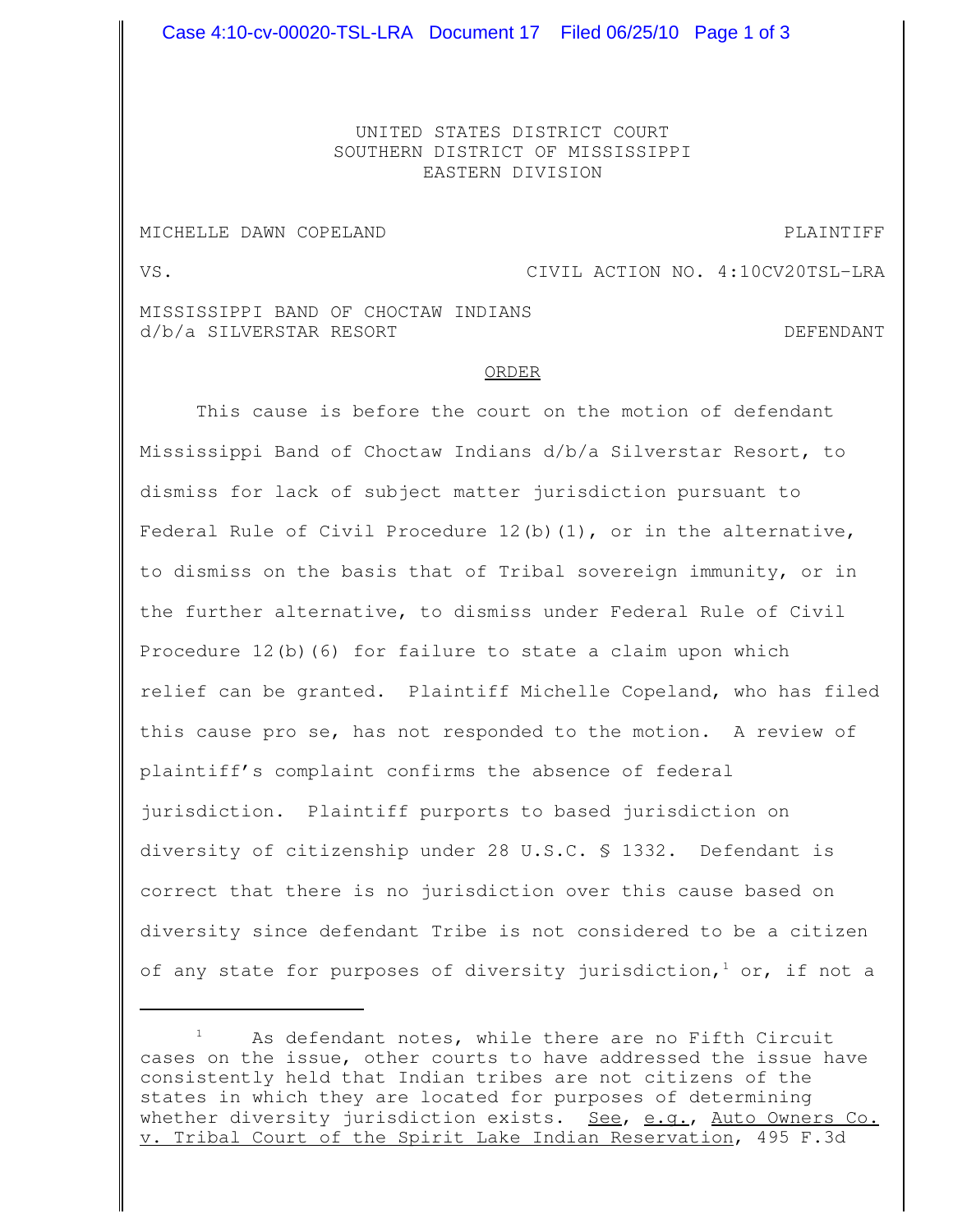stateless entity, is a citizen of Mississippi, like the plaintiff, so that complete diversity of citizenship is lacking. Further, while the complaint, in which she charges sexual harassment during her employment with defendant, plaintiff has not purported to base her complaint on any federal law, and in fact, she appears to specifically disclaim reliance on Title VII, which is inapplicable to defendant in any event, see 42 U.S.C. § 2000e(b) (excluding "Indian Tribes" from definition of "employer" under Title VII); Thomas v. Choctaw Management/Services Enterprise, 313 F.3d 910 (5th Cir. 2002) (unincorporated business venture wholly owned by Indian tribe held exempt from liability under Title VII; unincorporated tribal enterprise has same Title VII status as the tribe itself).

For these reasons, it is ordered that defendant's motion to dismiss is granted.

SO ORDERED this 25<sup>th</sup> day of June, 2010.

/s/ Tom S. Lee UNITED STATES DISTRICT JUDGE

<sup>1017</sup> (8th Cir. 2007); Garcia v. Akwesasne Housing Auth., 268 F.3d 76, 80, n.1 (2d Cir. 2001); Ninigret Dev. Corp. v. Narragansett Indian Wetuomuck Hous. Auth., 207 F.3d 21, 27 (1st Cir. 2000); American Vantage Companies, Inc. v. Table Mountain Rancheria, 292 F.2d 1091 (9th Cir. 2002); Gaines v. Ski Apache, 8 F.3d 726, 729 (10th Cir. 1993); Mae Louise Victor v. Grand Casino-Coushatta, et al., Civ. No. 2:02-CV-2348 (W.D. La. June 27, 2003) (in removed case, holding that "an Indian tribe is not considered to be a citizen of any state for purposes of diversity jurisdiction" so that joinder of Coushatta Tribe of Louisiana destroyed complete diversity).